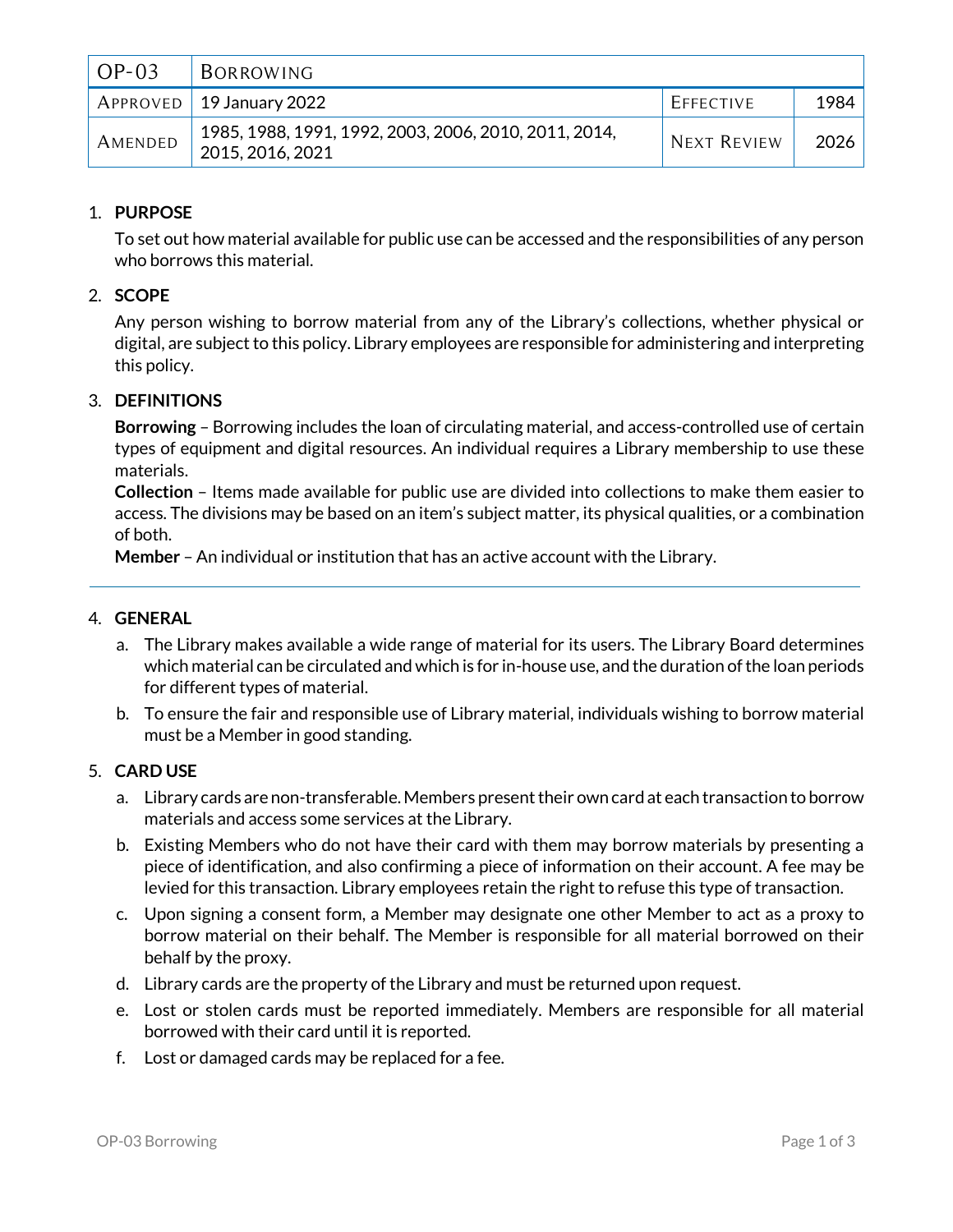| $OP-03$ | BORROWING                                                                 |                    |        |
|---------|---------------------------------------------------------------------------|--------------------|--------|
|         | $APPROVED$ 19 January 2022                                                | EFFECTIVE          | 1984   |
| AMENDED | 1985, 1988, 1991, 1992, 2003, 2006, 2010, 2011, 2014,<br>2015, 2016, 2021 | <b>NEXT REVIEW</b> | 2026 l |

## 6. **TYPES OF MATERIAL**

- a. **Circulating** Material that can be loaned for use outside the Library.
- b. **Non-Circulating** Material that is intended for in-Library use because of its nature, format, condition, value, and/or rarity. Upon request on a case-by-case assessment, the Chief or Deputy Librarian may allow the temporary loan of such material.
- c. **Interlibrary Loan** –An item borrowed from another library through the Library whose loan period is set by the lending library.
- d. **Idea Lab Equipment** Computers and electronic equipment available for dedicated use within the Library for a set period of time.
- e. **Digital Resources** Subscription-based databases that require membership authentication to grant access to their resources. Remote access to digital resources may be restricted by licensing agreements.

### 7. **BORROWING MATERIAL**

- a. To facilitate equitable access to the Library's available resources, the Library will set limits for how many items a Member may have on loan at any one time.
- b. The Library Board may set restrictions for the use of any type of material based on membership type.

#### c. **Homebound Service**

- i. The homebound service is available to residents of the City and RDEK Area C who are confined to a private residence or institution as a result of ill health, or a physical, visual or age related disability.
- ii. This service is available to people who are temporarily unable to access the Library. Such an individual reverts to their regular membership type when they cease being homebound.
- iii. Library employees will determine the eligibility of an applicant for this service.

### 8. **OVERDUE MATERIAL**

- a. It is the responsibility of the Member to ensure borrowed material is returned on time so that others may use the material.
	- i. The Library may impose fines or other penalties for overdue materials to encourage the return of borrowed material.
	- ii. Fine rates are set by the Library Board.
	- iii. At the discretion of the Library, certain types of borrowers may be exempted from fine payments.
- b. Library employees will use provided contact information to attempt to contact Members with overdue material. It is the Member's responsibility to ensure contact information is accurate.
- c. The Library may charge an administration fee for overdue material that is not returned over and above any fines and other fees that accrue. This fee will be charged whether the items are returned or not.